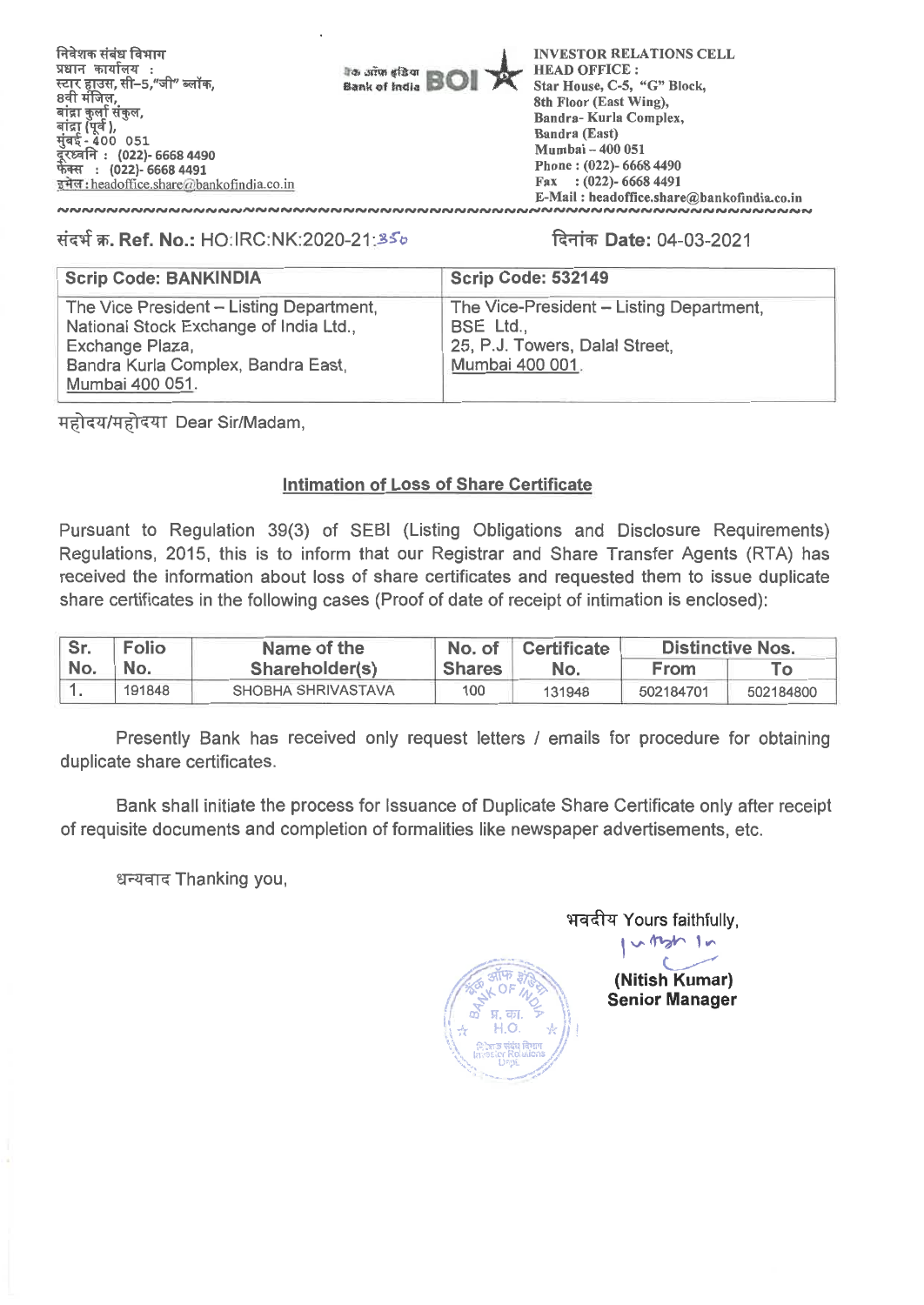## **Investor Relations Department**

| From:               | bssduplicate@bigshareonline.com                                                                               |
|---------------------|---------------------------------------------------------------------------------------------------------------|
| Sent:               | Tuesday, March 2, 2021 3:26 PM                                                                                |
| To:                 | Rajesh Venkataraj Upadhya; Investor Relations Department                                                      |
| Cc:                 | ganesh@bigshareonline.com; jibu@bigshareonline.com;<br>bhagwan@bigshareonline.com; bsscall@bigshareonline.com |
| Subject:            | Duplicate Share Intimations Received On: 20210302                                                             |
| <b>Attachments:</b> | 528526.pdf                                                                                                    |

CAUTION: This email originated from a source outside Bank of India. Do not click on links or open attachments unless you recognize the sender and you know the content is safe.

Dear Sir/Ma'am,

Please be informed that in terms of the provisions of the SEBI (LODR) Regulations, 2015, the Company is required to submit information regarding loss of share certificates and issue of duplicate certificates, to the stock exchange within two days of its getting information. Further, the said intimation has to be filed only through the mode of NEAPS filing for NSE and on listing.bseindia.com for BSE and not via hard copy submission.

Accordingly, we are sharing herewith the receipt of the following request for loss of share certificate of the Company by shareholders, to enable you to comply with the said regulatory requirement within the timelines prescribed.

| Client Name                | Cert. No | ∥ Dist. No From | ∥ Dist. NO. To ∥ Folio No. ∥ |        | ⊑Quantitv⊣ | Name                        |
|----------------------------|----------|-----------------|------------------------------|--------|------------|-----------------------------|
| ' BANK OF INDIA - EQUITY ) | 131948   | 502184701       | 502184800                    | 191848 | 100        | <b>I SHOBHA SHRIVASTAVA</b> |

Should you have any queries in respect of the aforesaid instruction kindly revert back.

Regards,

Bigshare Services Pvt. Ltd.